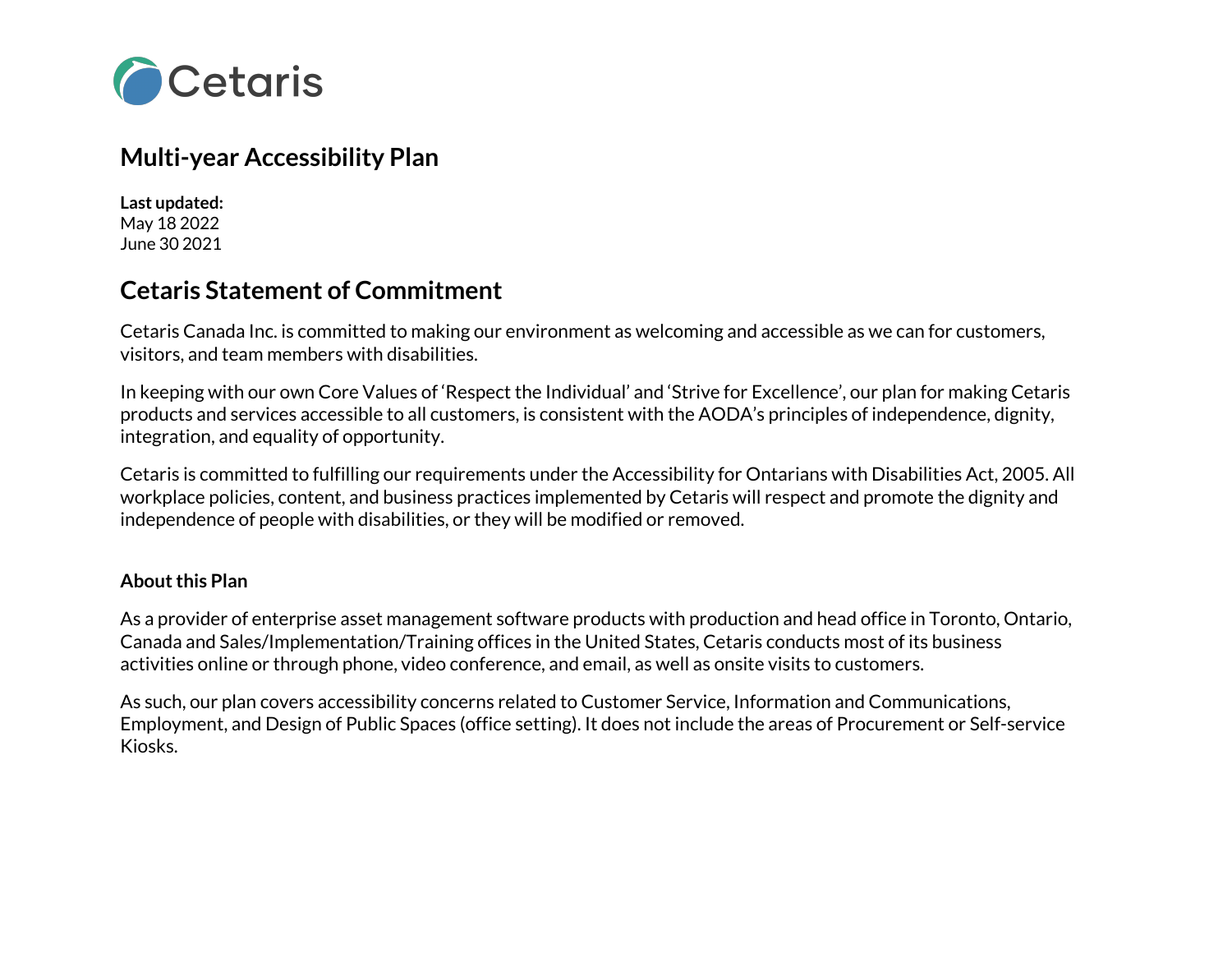

# **Accessibility Standard Current Provisions Future Actions** Annually Multi-year plan Multi-year plan 2012-2023 updated and posted to company intranet, Workplace Info for team members.

By Jan 1, 2012 Accessible customer service is in place.

- Cetaris posts its Accessibility standards and support at cetaris.com/accessibility, and on the company intranet.
- People can provide accessibility feedback online and through our Access phone line 416- 679-2727.

- Annual reviews and consultation with leadership, Joint Health & Safety Committee, website and design teams, as well as any interested team members with disabilities.
- Take steps to prevent and remove any barriers to accessibility identified by customers, visitors, and team members.
- Refresh Customer Accessible Service training with team at large including Workplace Emergency Preparedness for all team members, and consult any team members with disabilities/injury for general improvements.
- Review and update any individual accommodation plans as necessary.
- Closed captioning added to all software training videos provided inproduct and via Customer Support Portal.
- **2021**: Added to Unscripted training videos.
- **2022**: New product webinar events: customers are notified at registration that accessibility support is provided. Selecting webinar tools to provide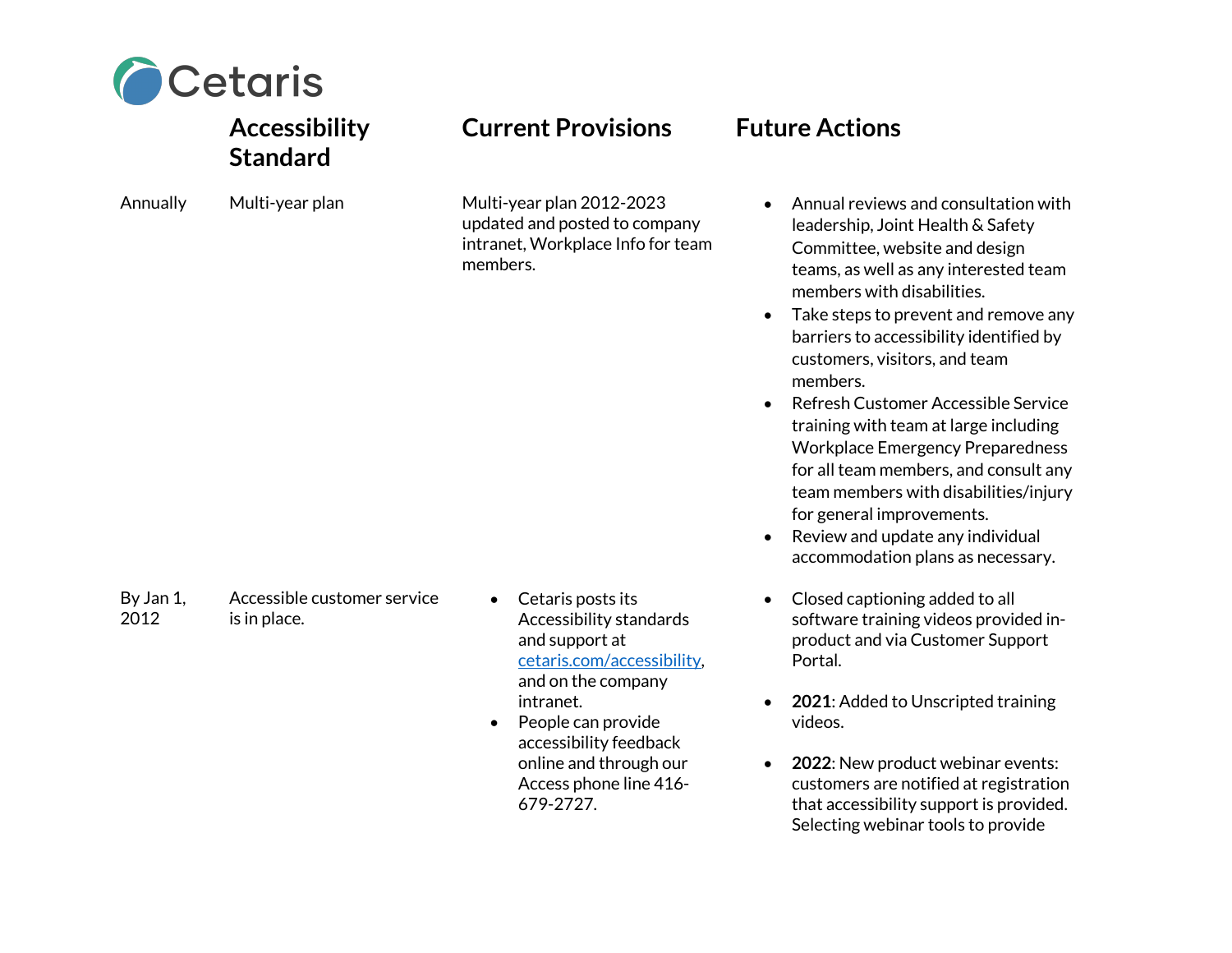

- Service animals and support persons are welcomed .
- Team members are trained using AccessForward's online training on how to serve customers with disabilities .
- Training completion is tracked and documented as part of onboarding.
- Cetaris Annual User Conference attendees are notified by invitation, conference program, and on -site that accessibility support is provided in consultation with persons requiring it in order to fully participate in the conference.
- End user content for sales, training and implementation purposes, as well as in -product Help systems are documented in organized text based format (MS Word) for easy adaptation to other formats (large print, etc.) Re-design of corporate website cetaris.com incorporated WCAG 2.0 Level A or AA. (2017)

auto -transcriptions during the webinar.

• Continual evaluation of meeting tools to leverage accessibility features.

- By Jan 1, 2014
- WCAG 2.0 Level A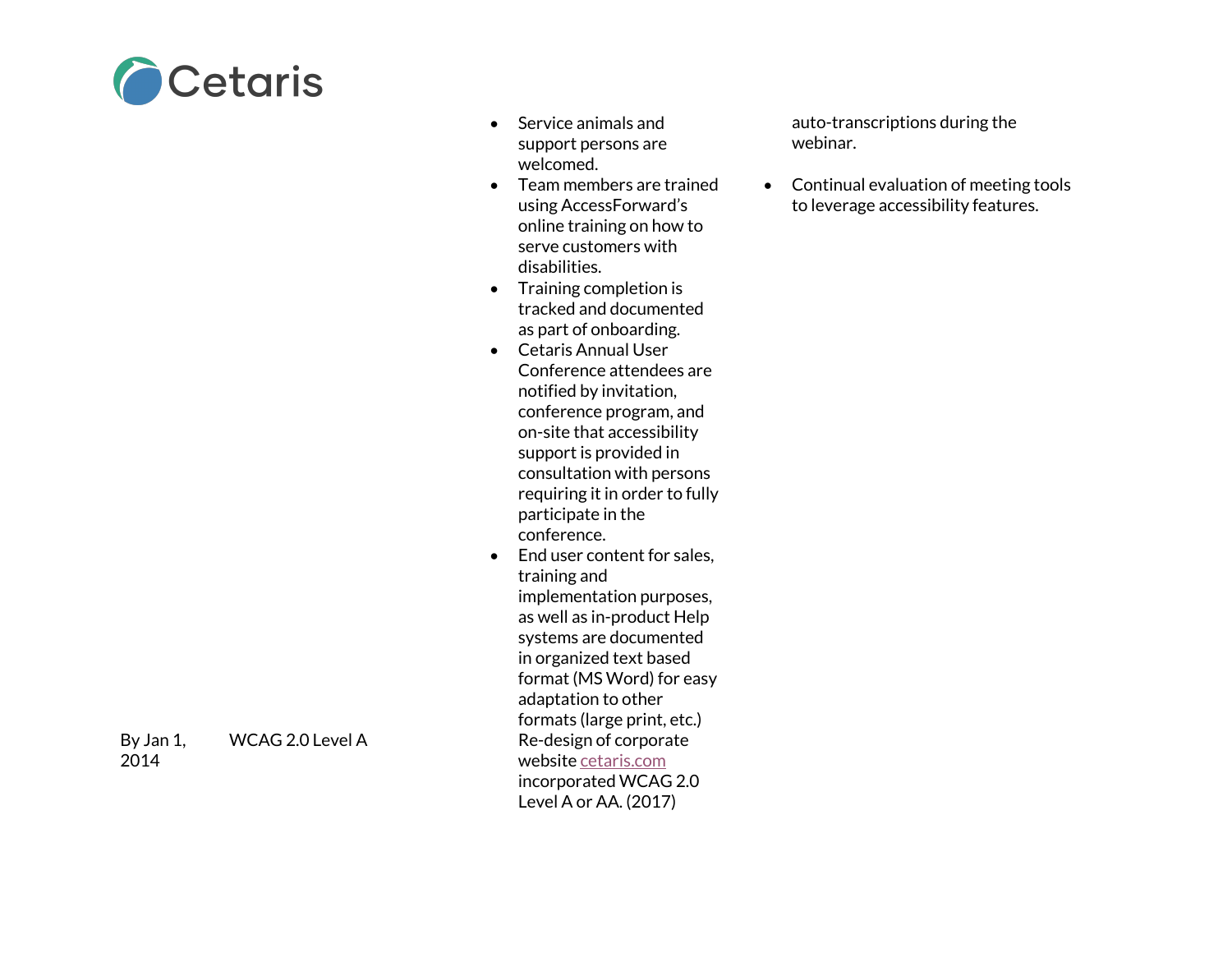

By Jan 1, 2016

- Accessible employment practices are in place.
- Cetaris lets the public and its employees know that it will accommodate people of all abilities during and after recruitment, and throughout their tenure with the company.
- Cetaris will work with people to provide information, products and support eg in accessible formats, as fast as possible after a need for accommodation becomes known.

• Team members can refer to

### cetaris.com/accessibility

and Workplace Info on company intranet for Cetaris' Accessibility standards and general support.

- Job applicants are notified on job postings and invitations to interviews, and can request modified approaches to interviewing and skills assessment practices.
- New team members are informed about accommodation and invited to discuss their needs during new hire orientation
- Team members work with HR and leads to discuss, document, and implement individual accommodation plans (IAPs) when team members request accommodation .
- IAPs will include workplace emergency response procedures that may need to be adapted to better support the team member in an emergency.
- **2022:** Due to current 100% remote work situation (since the start of the pandemic March 2020), Joint Health & Safety is implementing a Work from -Home Health & Safety checklist that will include a focus on new or different needs for accommodation arising from moving to a home office environment.
- **2022**: Added a more formal written general process for development of individual accommodation plans (IAPs).

### **Planned from 2022**:

• Check -ins for changing needs: Leads will enquire from time to time if existing team members are experiencing any new barriers to being able to carry out their work that may require accommodation, during monthly professional development conversations. HR will similarly check in as part of regular team surveys to better understand Cetaris' employee experience.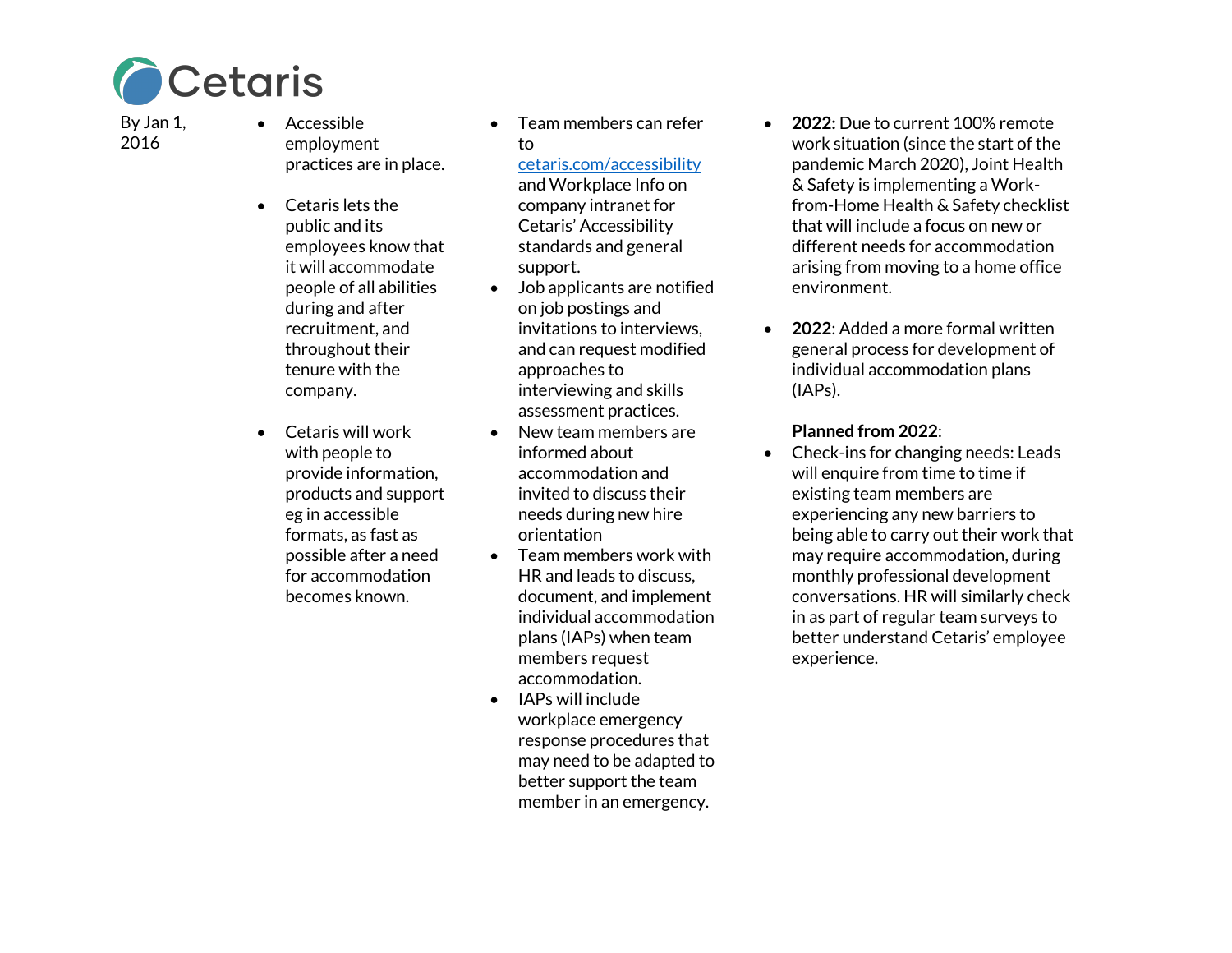

|                   |                         | IAPs will be revised as<br>necessary when team<br>members identify that<br>they have a disability or<br>injury/illness requiring<br>support, including return-<br>to-work support after a<br>leave of absence or<br>support of a change in role. |                                                                             |
|-------------------|-------------------------|--------------------------------------------------------------------------------------------------------------------------------------------------------------------------------------------------------------------------------------------------|-----------------------------------------------------------------------------|
| By Jan 1,<br>2017 | Design of Public Spaces | Standard practices when offices<br>are open:<br>Occasional visitors to our<br>$\bullet$                                                                                                                                                          | 2022 practic<br>Currently, 10<br>working fron                               |
|                   |                         | office such as job<br>applicants are pre-<br>scheduled, at which point<br>accommodation is offered                                                                                                                                               | and has done<br>pandemic for<br>reasons.                                    |
|                   |                         | and planned for in<br>consultation with the<br>visitor.                                                                                                                                                                                          | Only courier<br>$\bullet$<br>received at tl<br>pickups are a<br>members on  |
|                   |                         | Currently 2 of<br>$\bullet$<br>approximately 40 parking<br>spots closest to the front<br>door are designated for                                                                                                                                 | equipment is<br>member hon<br>available but                                 |
|                   |                         | visitors including those<br>with disabilities.                                                                                                                                                                                                   | <b>Future plans</b><br>office enviro<br>or updates ex                       |
|                   |                         | Cetaris provides front<br>entrance access support<br>through pre-visit planning,<br>and a posted Accessibility<br>support telephone line.                                                                                                        | eating and w<br>team membe<br>will be design<br>accordance y<br>requirement |
|                   |                         | Please call 416-679-2727                                                                                                                                                                                                                         |                                                                             |

- **2022 practices since March 2020**: 00% of the Cetaris team is m home till further notice e so since the start of the r health and safety
- s and service people are he office, and curbside arranged with team occasion. Most work delivered to team ne offices. Parking is  $\mathop{\mathsf{not}}$  used.
- **Future plans**: If Cetaris returns to an onment and develops new xisting parking lots, vaiting areas to support ers' in-office work, they ned and developed in with current accessibility requirements.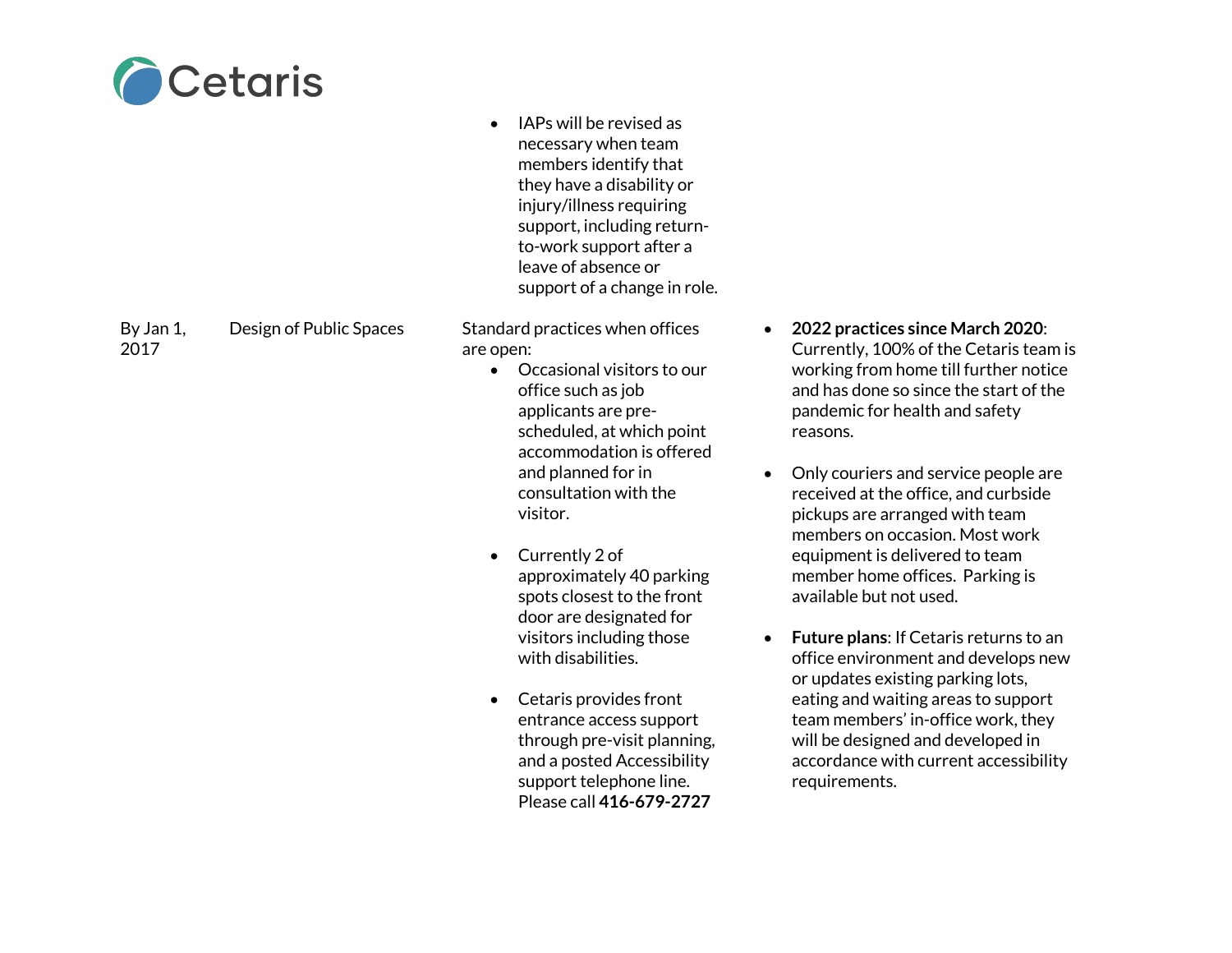

to request support before or at your arrival.

By Dec 31 Accessibility Report filed.

By Dec 31 File Accessibility Report

2020 By Jan 1, 2021

2017

• Make all websites and web content accessible for new and existing customers, job applicants, and other end users.

• Cetaris will continue making our websites, customer self-access support portal, videobased software training resources, and web content accessible as per WCAG 2.0 Level AA.

- Continue ensuring text-based formats and closed captioning for all videobased resources.
- Reflect WCAG 2.0 Level AA in organizational Design System (in progress).
- Leverage new methods of accessibility testing of websites and web based products.
- Engage an external independent WCAG audit of cetaris.com

**May 2021**: Independent Accessibility Compliance Audit for WCAG 2.0 Level AA completed by QA Consultants. All identified gaps were addressed, and website development processes were updated to continuously build in recommended measures.

By June 30, 2021

File Accessibility Report Extended from December 2020

- Post Multi-Plan on cetaris.com
- Verify all WCAG 2.0 AA changes recommended through external audit
- Develop a more formal IAP process

**2022**: Published Multi-year Plan on website. Continue to update Multi-year Plan annually.

**WCAG 2.0 AA:** As we continue to update and maintain our website with new pages, tools, plug-ins, we will confirm that every webpage continues to be WCAG compliant. Run a new internal accessibility audit.